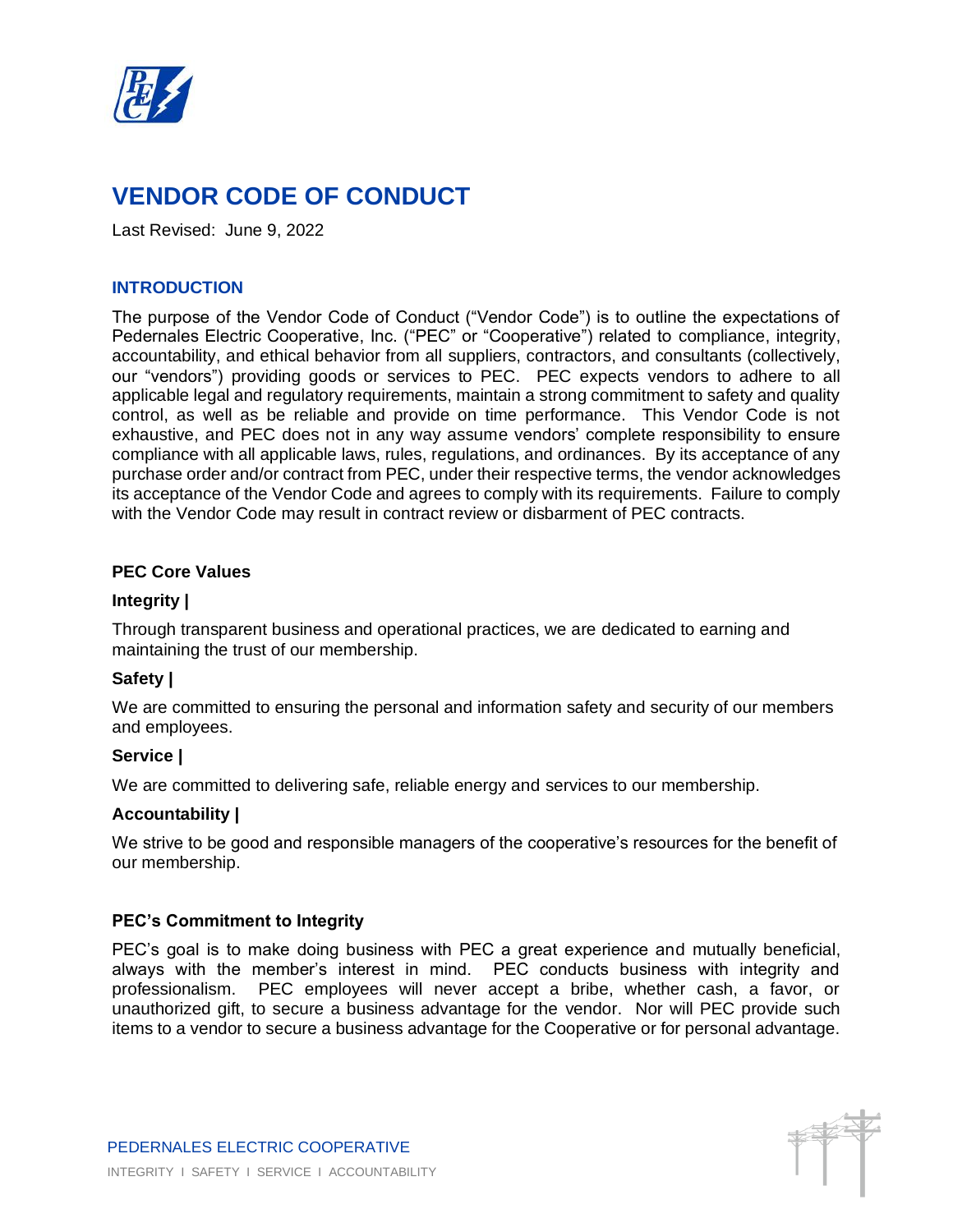This holds true for agreements made in any manner, including those that are written, verbal, or informal.

# **BUSINESS PROCESSES AND EXPECTATIONS**

Vendors may be expected to follow certain PEC business processes or requirements as a condition of working with PEC.

#### **Request for Proposal ("RFP")**

PEC may require vendors to submit a proposal in response to the Cooperative's RFP for a particular project. PEC intends to award a contract to the responsible offeror(s) whose proposal conforms to the RFP and represents the overall best value to PEC considering both price and non-price factors. Refer to the RFP for details.

#### **Nondisclosure Agreement ("NDA")**

PEC may require vendors to sign the Cooperative's NDA, a legally binding contract that outlines PEC expectations. Refer to the NDA document which details the terms related to nondisclosure of certain information, including trade secret information, considered to be confidential, valuable and proprietary.

#### **Intellectual Property and Software**

Vendors shall respect all intellectual property rights and software licensing obligations and use technology only in a manner that protects, and is in compliance with, the owner's intellectual property rights.

#### **The PEC Brand or use of PEC Mark(s)**

Vendors shall not directly or indirectly assert that PEC endorses their company, product, or service or utilize PEC's name or trademarks without written consent of PEC's Executive Vice President of External Relations.

## **Travel, Speaking Engagements, and Trade Show Participation**

From time to time, educational training opportunities provided by a vendor may be allowable if determined to be reasonable and further the business interests of PEC. Such opportunities should be limited to the necessary travel and lodging expenses for the PEC employee and should not include excessive entertainment, be longer than necessary, or extend to any additional travel companions. Vendors should confirm the appropriateness of these educational training opportunities before providing to a PEC employee.

#### **Non-Solicitation**

Without PEC's prior written consent, vendors shall not hire, solicit, or endeavor to influence any personnel of PEC to seek employment or a vendor/contractor relationship with the vendor while an agreement is in effect and for a period of six (6) months after termination or expiration of an agreement. Notwithstanding the foregoing, vendors shall have the right to hire any individual who without other solicitation, responds to employment advertising in the newspapers, trade publications or other public commercial media or any unsolicited walk-in candidates.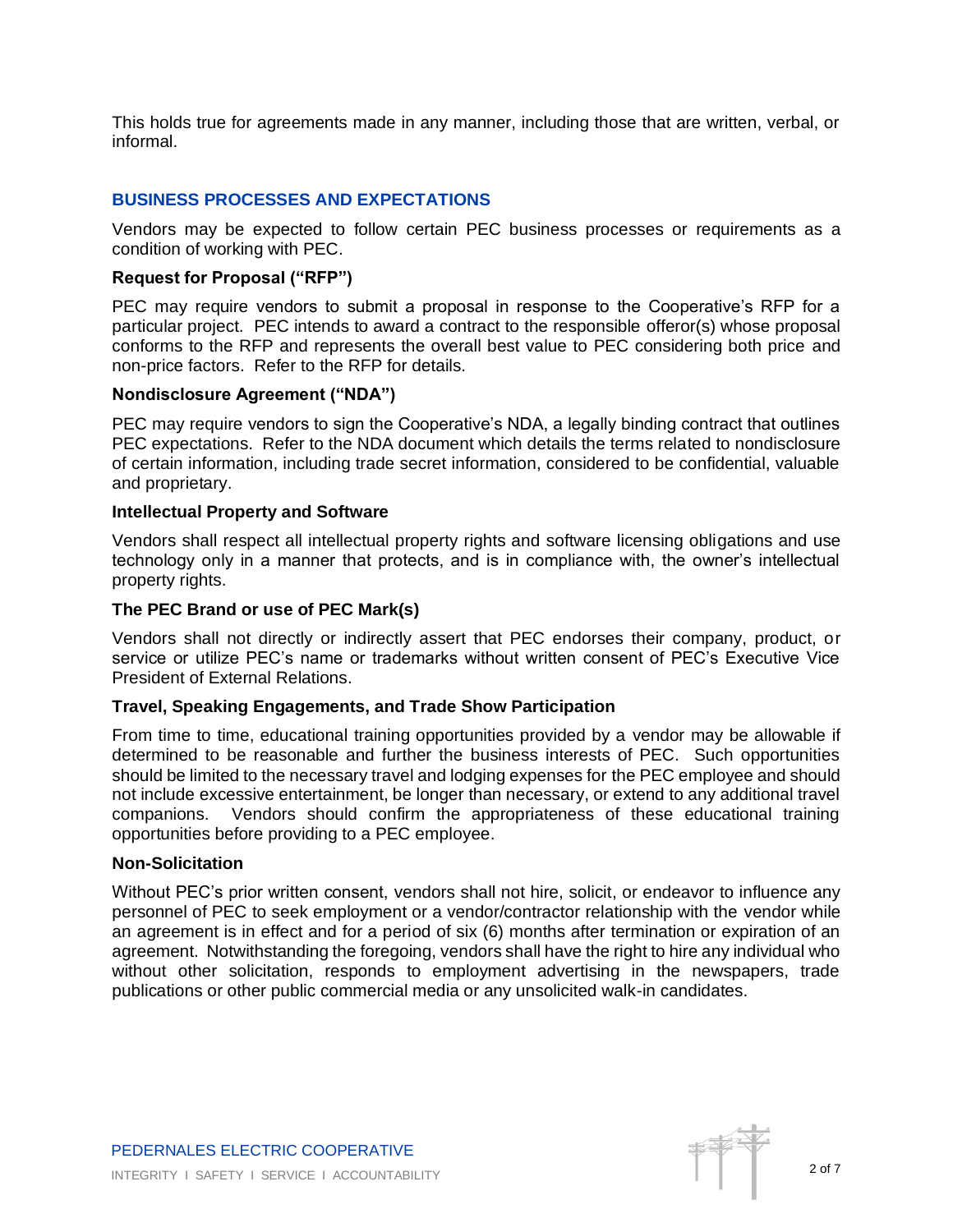## **WORKPLACE STANDARDS**

Vendors are required to comply with all applicable federal, state, local, and municipal labor laws, rules, regulations, and ordinances and follow general workplace standards, including but not limited to:

- Employing only workers who are legally authorized to work in their location, and vendors are responsible for validating employees' work eligibility status;
- Employing workers on a voluntary basis and not be complicit in human rights abuses;
- Following applicable law regulating minimum legal age to work, and workers below the age of 18 shall not be employed in jobs that are likely to jeopardize the health and safety of young workers; and
- Providing all workers with accurate information about their job duties and working conditions.

## **Respectful Workplace**

PEC is committed to maintaining an enjoyable, positive workplace and vendors must maintain professional interactions with the PEC membership and PEC employees, including on social media. Actions, including the use of the Cooperative's communications systems, networks, equipment, or services, that create a hostile or offensive work environment will not be tolerated. This includes willfully downloading, transmitting, viewing, storing, or communicating content that may be viewed as:

- Inappropriate "jokes" or chain emails;
- A threat to the safety of any person or Cooperative property;
- Content that contains ethnic slurs, racial epithets, hate speech, sexually explicit or provocative material, or obscenities; or
- Anything else that may be construed as inappropriate, or that may conflict with Cooperative policies on unlawful harassment or sexual harassment.

## **Professional Appearance**

Vendors are expected to project a professional image appropriate to their work environment and job responsibilities while conducting business with or for PEC.

## **No Harassment**

PEC's policies prohibit harassment of any kind and may be interpreted more broadly than the law requires. Vendors are prohibited from engaging in any form of harassment, as well as any other behavior which would be inconsistent with the intent of this Vendor Code and PEC's Values, regardless of the setting. Under this Vendor Code, harassment is defined as verbal or physical conduct which denigrates or shows hostility or aversion toward an individual because of their race, color, religion, national origin, sex, pregnancy, age, disability, marital status, veteran status or any other protected class or characteristic protected by state or federal law and which: (1) has the purpose or effect of creating an intimidating, hostile or offensive work environment; (2) has the purpose or effect of unreasonably interfering with an individual's employment opportunities or work performance; (3) could be perceived as unwelcome; and (4) is severe or pervasive in nature. Harassment may also include offensive and/or inappropriate slurs, jokes, gestures, publications, e-mails, or other offensive verbal, graphic, or physical conduct.

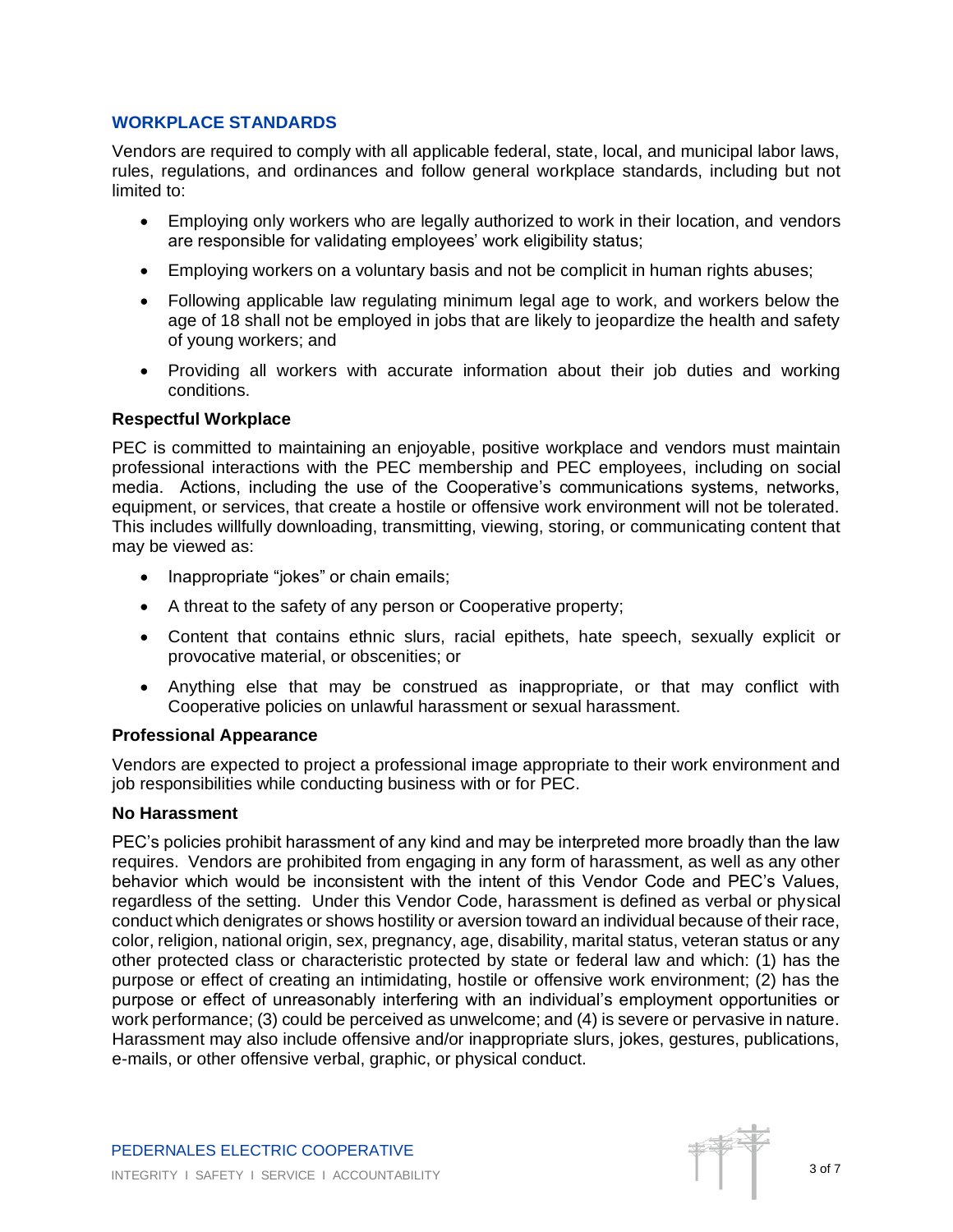**Harassment may be sexual or non-sexual in nature**. Sexual Harassment may include unwelcome sexual advances, requests for sexual favors, unwanted sexual attention, sexual depictions, repeated requests for dates, touching, staring, and other unwelcome sexual conduct. Each situation depends on a number of factors. One incident may be sufficient to constitute harassment while in other cases, a pattern or series of incidents may establish a harassment claim.

# **Nondiscrimination**

Vendors shall provide a workplace free of discrimination in which employees are treated fairly and respectfully. PEC prohibits unlawful discrimination. It is the policy of the Cooperative to afford equal employment and advancement opportunity to all qualified individuals without regard to race, color, religion, national origin, sex, pregnancy, age, disability, marital status, veteran status, or any other protected class. This expectation to comply with all applicable laws, rules, and regulations extends to all vendors and their subcontractors and suppliers.

# **HEALTH, SAFETY, SECURITY, AND ENVIRONMENT**

Vendors are required to follow all general workplace standards, including health and safety, environmental, and labor standards. This commitment establishes and ensures a safe working environment for all employees.

Employees and contractors for all PEC vendors are required to:

- Pass contractual and acceptable background screening by the vendor;
- Adhere to all PEC access and security procedures;
- Use their own equipment unless provided by PEC, at which time they are required to sign an acknowledgement of their rights and obligations in regard to network access and equipment use;
- Adhere to privacy and confidentiality requirements for PEC member information;
- Adhere to data security and information protection requirements on PEC platforms;
- Adhere to all identification requirements for vehicles when performing work for PEC.

Additionally, vendors must:

- Protect employees from hazards and on-site accidents;
- Provide personal protective equipment ("PPE") and ensure proper use in accordance with labeling, Occupational Safety and Health Administration ("OSHA"), and industry standards;
- Ensure equipment regulated by the U.S. Department of Transportation ("DOT") is adequate for the job and in compliance with DOT regulations;
- Perform all work in compliance with federal, state, and local safety standards, including but not limited to OSHA regulations;
- Provide employees with the necessary training and protective equipment to ensure their safety; and
- Maintain proper records documenting workplace injuries and health and safety trainings.

# **Drug and Alcohol-Free Workplace**

PEC is a drug and alcohol-free workplace and vendors must ensure they are compliant with the requirements of DOT regulations and the Federal Motor Carrier Safety Administration (49 CFR Part 382) which requires alcohol and drug testing of persons who perform specified covered functions.

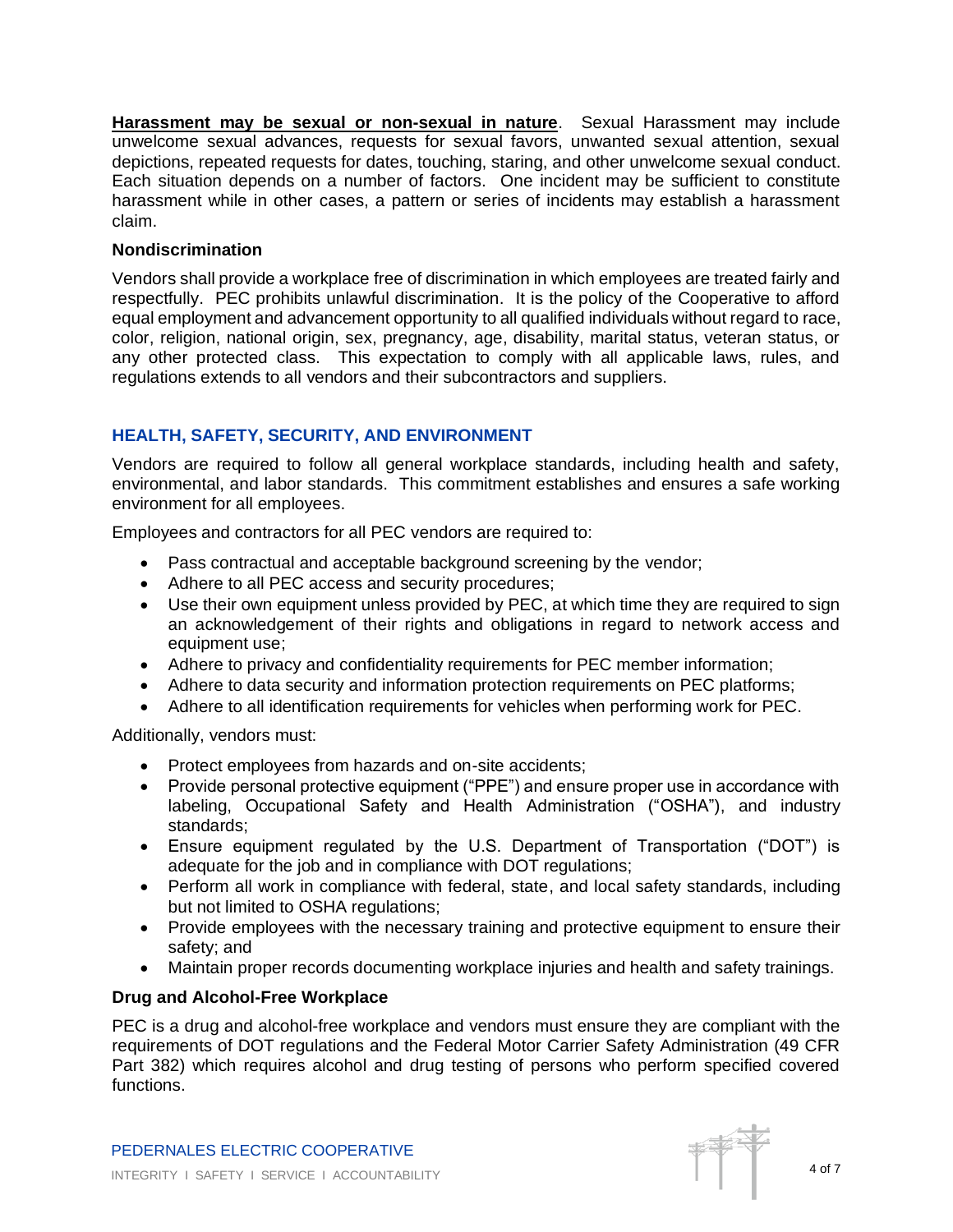## **Tobacco-Free Facilities**

Use of any and all tobacco products is prohibited inside PEC facilities or inside PEC vehicles at any time. Permitted tobacco use zones shall be established at least 25 feet from an entrance, openable window of an enclosed area, or any outdoor air intakes. All tobacco products or materials used in permitted tobacco use areas must be extinguished and disposed of in appropriate containers.

## **Weapons-Free Workplace**

PEC is a weapons-free workplace. Weapons include firearms, knives (excluding pocket knives), or any other weapon, article, or device that is primarily used to inflict injury. PEC requires vendors to follow all state and federal regulations as well as Cooperative policy in regard to concealed and open carry firearms when working on behalf of PEC or on PEC premises.

## **Physical Security**

Badges are provided to identify individuals, and to grant and restrict access for the safety and security of employees, vendors, and the membership. Badges must be worn in a visible manner. Vendors must follow badge use processes including for building entry, securing the badge and/or keys, and reporting promptly if lost. Vendors must always have PEC contractor identification with them, along with their assigned badge, or be escorted by an authorized badge holder at all times while working on PEC or member property. Guard against tailgating, or providing building access without proper credentials. Report to PEC within 24 hours, any individuals who are no longer assigned to perform work for PEC or who are no longer employed by vendor to ensure that badges and equipment are returned to PEC and that access to PEC property and systems is terminated.

## **Privacy and Information Security**

Vendors shall comply with privacy and information security laws and regulatory requirements relating to the collection, storage, processing, transferring, and sharing of personal information.

Vendors shall use commercially reasonable and appropriate technical, administrative, and physical safeguards that strive to protect against loss, unauthorized access, destruction, misuse, modification, and improper disclosure of personal or confidential information of PEC employees or members, as well as their customers and employees.

Vendors shall use and/or maintain personal information of PEC employees and members only to the extent necessary to perform their obligations within their agreement with PEC.

Vendors shall have appropriate privacy and data protection incident response procedures and make PEC aware of any data loss incidents (or suspected data loss incidents), in a timely manner, that involve PEC data/information or that could potentially impact PEC.

Vendors shall notify PEC if any information they provide throughout the course of the business relationship is deemed to be confidential or proprietary by the vendor.

## **Environmental**

Vendors shall conduct operations in accordance with existing local, state, and federal environmental laws and regulations and conduct business in a manner reflective of PEC's environmental values and commitments. This include making commercially reasonable efforts to operate in a manner that mitigates risk and impacts to the environment and plant and animal habitats.

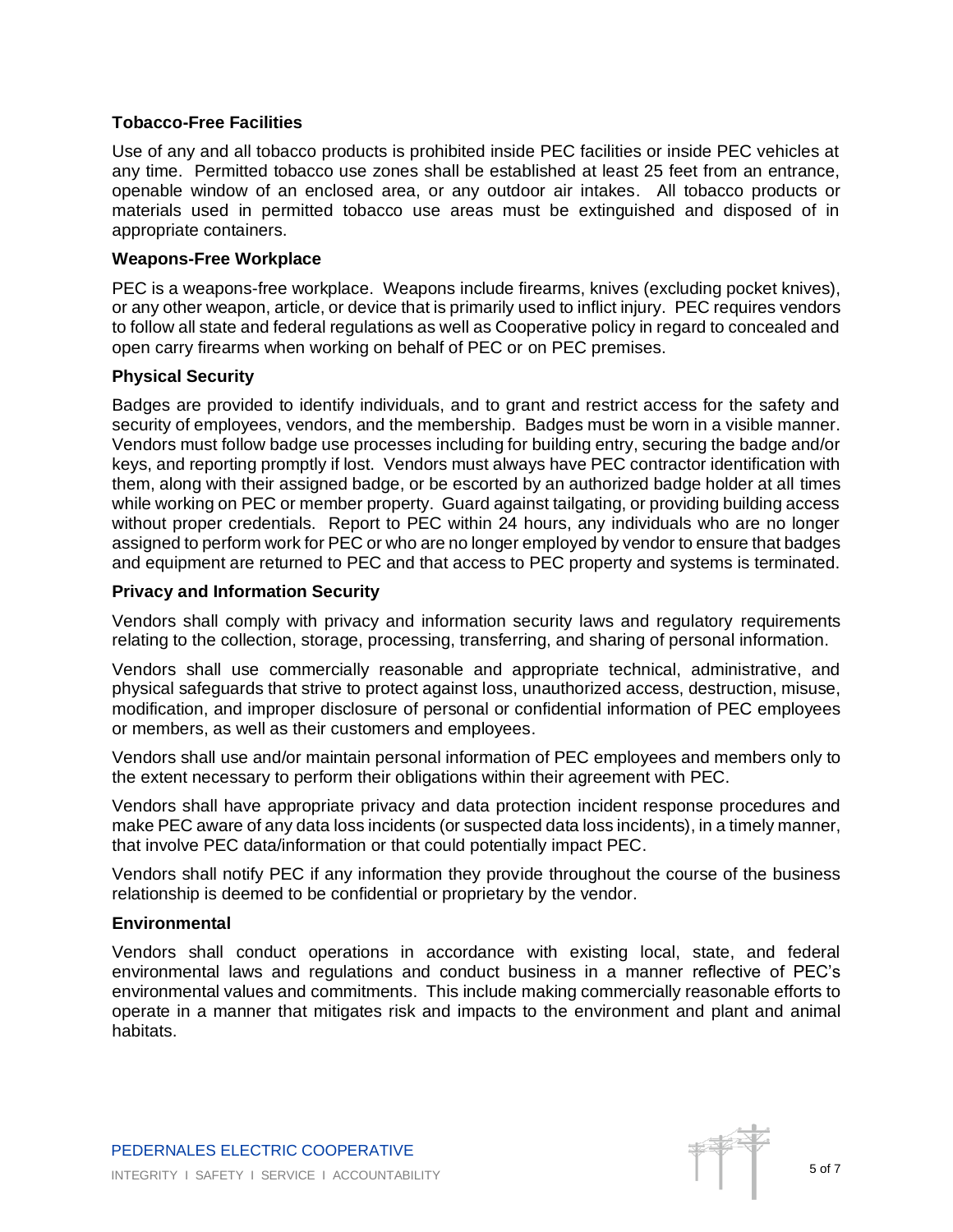# **CULTURE AND ETHICS**

PEC is committed to our culture of ethics and compliance, which means focusing on earning the trust and confidence of our members and employees, and this takes a strong commitment from our third-party business partners as well.

## **Business Integrity**

Vendors shall exercise high standards of integrity in business interactions, in accordance with applicable laws and PEC Values. Vendors shall implement appropriate procedures designed to prevent bribery, corruption, kickbacks, and embezzlement.

## **Conflicts of Interest**

If at any point, there is an existing or potential conflict between the interests of the Cooperative and a Vendor's interest, duties, obligations or activities, including that of an individual employee, [PEC's Ethics and Compliance Officer](mailto:ethicsandcomplianceofficer@peci.com) must be notified immediately.

## **Gifts, Meals, and Entertainment (Gratuities)**

Vendors may not provide gifts or entertainment to a PEC employee in an attempt to improperly influence, or appear to improperly influence, such employee's decision in relation to a Vendor. Gifts and entertainment include anything of value, such as loans, prizes, tickets, or gift certificates. Meals and other social events (e.g., theater tickets, concert tickets, sports events tickets, and golf dates), the main purpose of which is to establish and maintain necessary business relationships, may be considered legitimate business practices. Gifts of a nominal expense of less than \$100.00 are generally acceptable. Vendors should confirm the appropriateness of a gift before providing to a PEC employee.

# **Vendor Donations to the Cooperative**

PEC may permit vendor donations for the sole purpose of supporting the Cooperative and its members. Donations will not result in any preference, advantage, or favorable treatment to any Vendor in any future procurements, solicitation, or business dealing. Individual donations over \$5,000 must be accepted and approved in writing by the CEO. Under no circumstance shall a Vendor offer donations while actively participating in an open RFP or other solicitation.

# **Reporting of Suspected Violations or Misconduct**

Vendors shall protect the confidentiality of their employees reporting possible violations and prohibit retaliation of employees who make good faith reports. PEC provides a HOTLINE for PEC employees, members, Vendors, and stakeholders to report workplace issues of suspected:

- Unlawful or unethical behavior:
- Violations of Cooperative policies or procedures;
- Violations of Cooperative Employee Code of Conduct or Vendor Code of Conduct; or
- Violations of PEC Values.